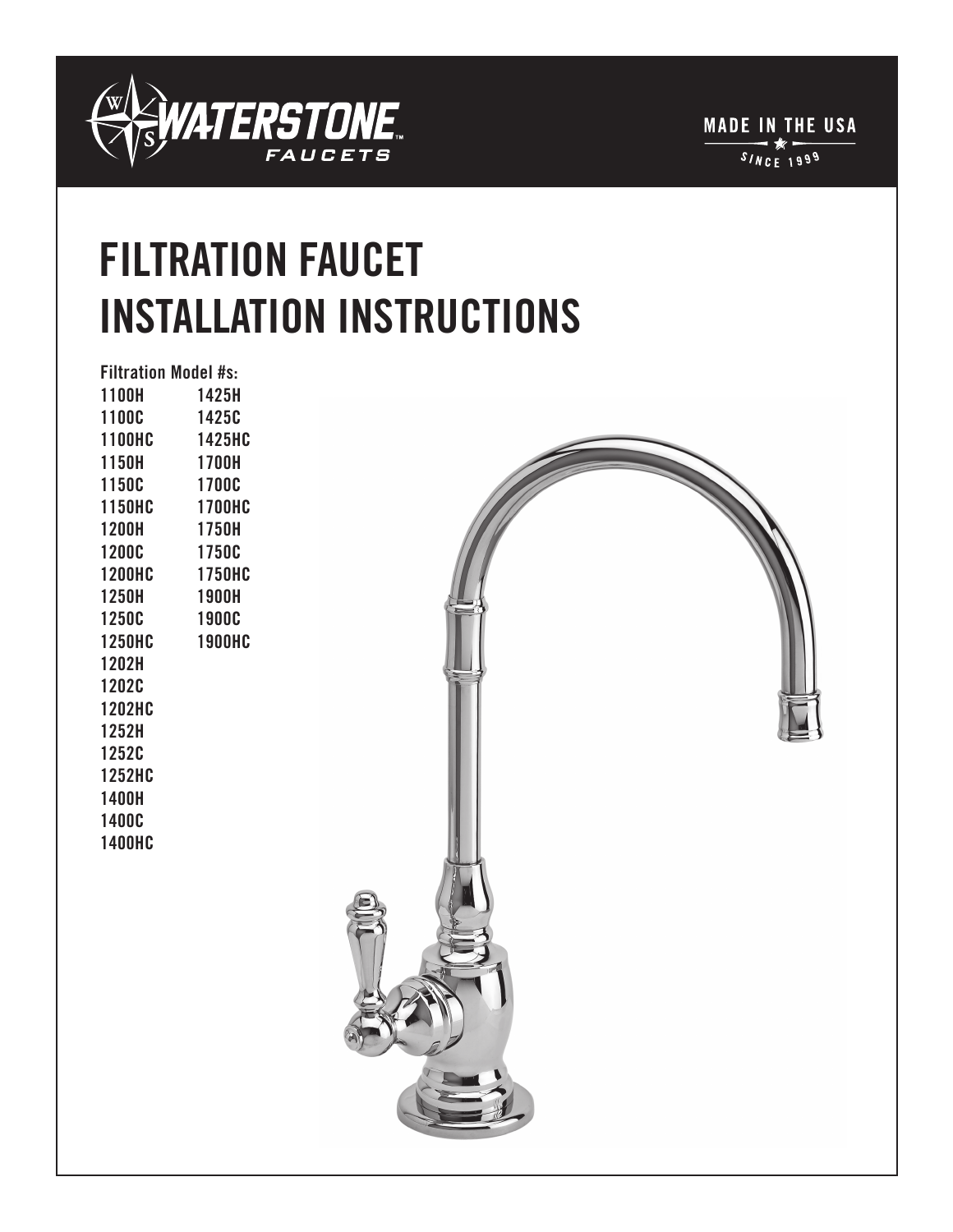



## **LIFETIME WARRANTY**

All Waterstone products manufactured by Waterstone carry a **Limited Lifetime Guarantee** against functional defect in material or workmanship in a residential application. Consult with an authorized Waterstone dealer for complete information about our warranty.

**WARNING -** Since 2005, Waterstone has continued to advise all of our customers against the installation of any brand of in-line water chiller unit with our faucets. Compressor style chiller units have been proven to arbitrarily exceed the standard household in line pressure ratings causing the faucet inlet connection line to burst and create the potential for water damage claims in the field.

#### **USE OF AN IN-LINE INSTALLATION OF A WATER CHILLER WITH A WATERSTONE FAUCET OF ANY KIND WILL VOID OUR WARRANTY.**

Waterstone can not and will not be held liable for damages created by a use for which our products were not designed. Waterstone will only recommend the installation of a water chiller in the vented side (in place of a hot tank) with one of our Hot or Hot & Cold Filtration faucet models.

For any questions or concerns about your faucet's warranty, contact Waterstone.

Waterstone Faucets 41180 Raintree Court • Murrieta, CA 92562 1-888-304-0660 www.waterstoneco.com

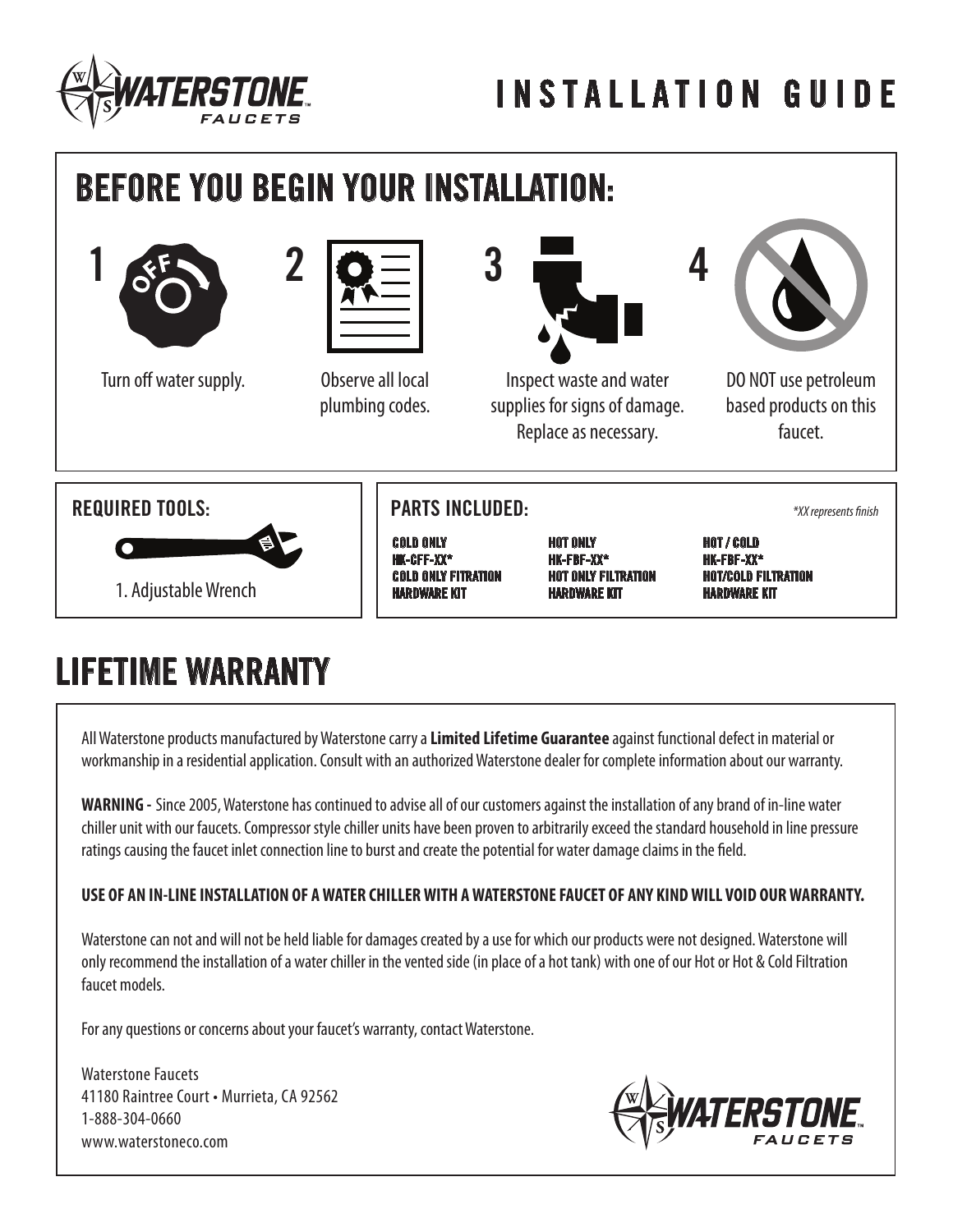### **HOT AND COLD FILTRATION FAUCET INSTALLATION**



#### **HOT ONLY FILTRATION FAUCET INSTALLATION**